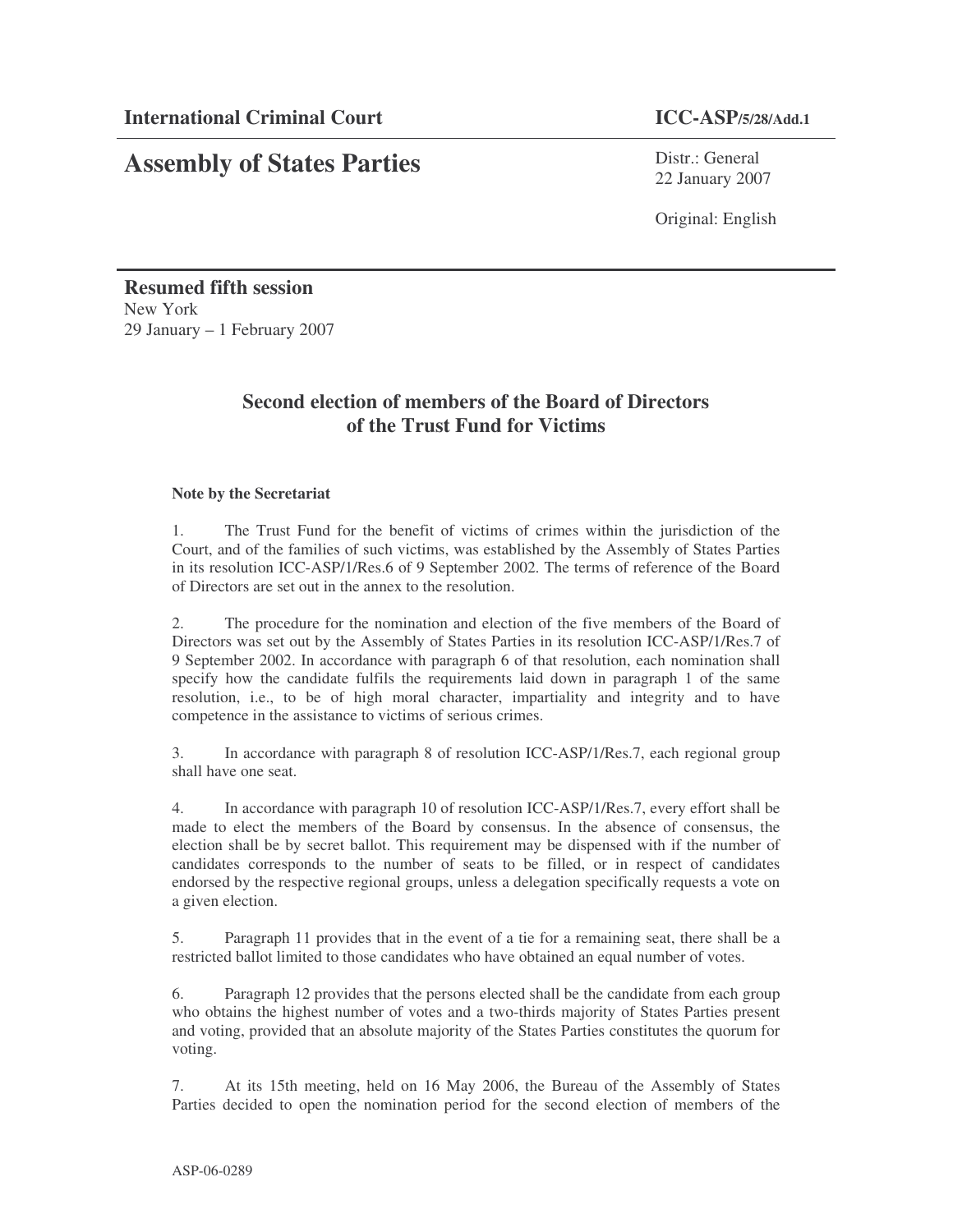ICC-ASP/5/28/Add.1 Page 2

Board of Directors, which would run from 5 June to 27 August 2006. At the end of this period, the minimum requirements for the nomination of members of the Board of Directors had not been met. In accordance with paragraph 4 of resolution ICC-ASP/1/Res.5, the nomination period was extended four times to 19 November 2006.

8. At the 6th meeting of its fifth session, on 30 November 2006, the Assembly proceeded to elect four members of the Board of Directors of the Trust Fund for Victims:

Archbishop Desmond Tutu (African States) Mr. Tadeusz Mazowiecki (Eastern European States) Mr. Arthur N.R. Robinson (Group of Latin American and Caribbean States) Ms. Simone Veil (Western European and other States)

9. At its 6th meeting, the Assembly decided to defer the election for the seat allocated to the Group of Asian States to the resumed fifth session of the Assembly, to be held in New York from 29 January to 1 February 2007. Accordingly, the Bureau fixed the nomination period to run from Monday, 1 January to Sunday, 28 January 2007.

10. As at 18 January 2007, the following nomination had been received:

Asian States - Mr. Bulgaa Altangerel (Mongolia)

11. In accordance with paragraph 7 of resolution ICC-ASP/1/Res.7, information relating to the candidate, with accompanying documents, is contained in the annex to the present note.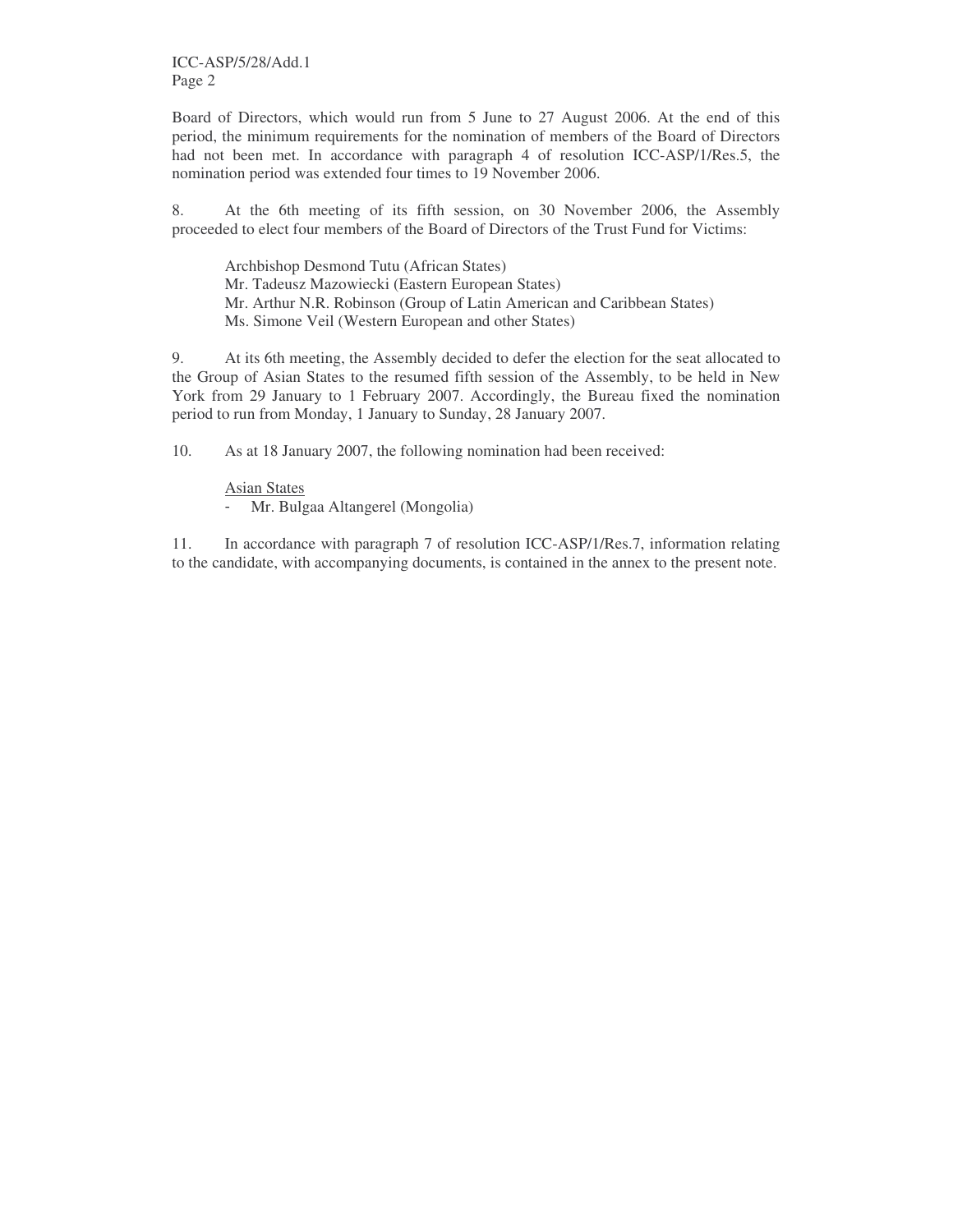# **Annex**

#### **Mr. Bulgaa Altangerel (Mongolia)**

# **Note verbale from the Ministry of Foreign Affairs of Mongolia addressed to the Secretariat of the Assembly of States Parties**

[Original: English]

The Ministry of Foreign Affairs of Mongolia presents its compliments to the Secretariat of the Assembly of States Parties to the Rome Statute of the International Criminal Court and has the honour to inform it that the Government of Mongolia has decided to submit the candidacy of H.E. Mr. Bulgaa Altangerel, Ambassador Extraordinary and Plenipotentiary, Director General of Law and Treaty Department of the Ministry of Foreign Affairs of Mongolia for election as a member of the Board of Directors of the Court's Trust Fund for Victims.

The Ministry of Foreign Affairs of Mongolia nominates its candidate, Mr. Bulgaa Altangerel, as the candidate which fulfils all the necessary requirements of the annex to the resolution of the Assembly of States Parties ICC-ASP/1/Res.6, of 9 September 2002, on the Establishment of a fund for the benefit of victims of crimes within the jurisdiction of the Court, and of the families of such victims. He is a person of high moral character, impartiality and integrity and we fully believe that he has relevant competence in the assistance to victims of serious crimes.

#### **Statement of qualifications**

#### **Personal history**

| Date of birth: | 25 October 1955                           |
|----------------|-------------------------------------------|
|                | Place of birth: Khovod Province, Mongolia |
| Nationality:   | Mongolian                                 |
|                | Marital status: Married, 3 daughters      |

#### **Qualifications**

| 1963-1973 | Secondary School, Khovod Province, Mongolia;                                   |
|-----------|--------------------------------------------------------------------------------|
| 1974-1979 | Master degree in International Law, Moscow's Institute of International        |
|           | Relations, Russia:                                                             |
| 1988-1990 | Master degree in Political Sciences, Moscow's Institute of Political Sciences, |
|           | Russia:                                                                        |
| 1992      | Special Training for International Affairs, Columbia University, United        |
|           | States of America;                                                             |
| 2003      | PhD in International Law, Kiev Taras Shivchenko National University,           |
|           | Ukraine.                                                                       |

#### **Profession / current position**

Director General, Law and Treaty Department of the Ministry of Foreign Affairs of Mongolia;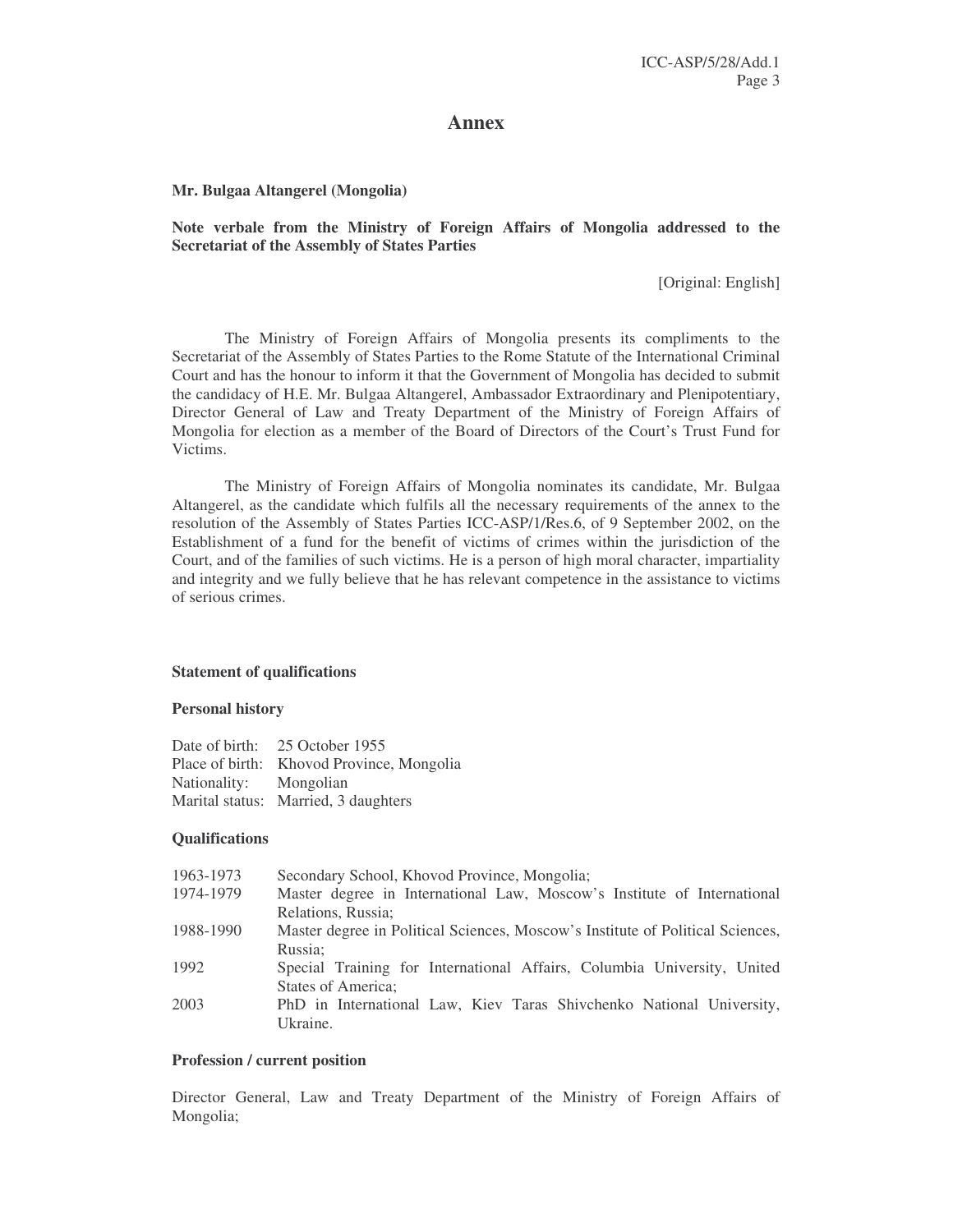Professor of Law, Mongolian National University; Professor of Academy, Academy of Security, Defence and Rule of Law, Russian Federation.

## **Foreign languages**

English, Russian and Spanish

# **Work experience**

| 1979-1981 | Ministry of Foreign Affairs, Mongolia;                                   |
|-----------|--------------------------------------------------------------------------|
| 1981-1985 | Embassy of Mongolia to Afghanistan;                                      |
| 1985-1988 | Ministry of Foreign Affairs, Mongolia;                                   |
| 1990-1991 | Adviser for Foreign Policy, Parliament of Mongolia;                      |
| 1991-1992 | Director of Foreign Relations Division, Secretariat of the Parliament of |
|           | Mongolia;                                                                |
| 1997-2003 | Ambassador Extraordinary and Plenipotentiary of Mongolia to the Republic |
|           | of Turkey;                                                               |
|           | Ambassador Extraordinary and Plenipotentiary of Mongolia to Bulgaria,    |
|           | Lebanon, Romania, and Uzbekistan.                                        |

#### **Other assignments**

| 1985-1988       | Member Inter-Governmental Commission on the inspection of State             |  |
|-----------------|-----------------------------------------------------------------------------|--|
|                 | boundaries between Mongolia and the USSR;                                   |  |
| 1990-1997       | Responsible Secretary, Mongolian Inter-Parliamentary Group;                 |  |
| 1993-1997       | Founder and President, Mongolian-Israel Friendship Society, from 1997 Hon.  |  |
|                 | President, Mongolian-Israel Friendship Society;                             |  |
| 1993-present    | Board Member, Mongolian Association for the United Nations;                 |  |
| 2002-present    | Board Member, Mongolian National Antiterrorist Association;                 |  |
|                 | Board Member, Mongolian Academy of Antiterrorism;                           |  |
| 2003-present    | Board Member, Amnesty International of Mongolia;                            |  |
| 2004-present    | Secretary, National Working Group on the issue of accession of the United   |  |
|                 | Nations Convention on the Status of Refugees and its Protocol;              |  |
|                 | Secretary, Governmental Working Group on the Palermo Convention on          |  |
|                 | Transnational Organized Crime and its Protocols;                            |  |
| $2005$ -present | Member, Governing Council, the "Blue Banner's" (Tsenher Suld) for           |  |
|                 | promoting institutionalization of Mongolia's nuclear weapons free status at |  |
|                 | the international level;                                                    |  |
|                 | Board Member, National Committee for Humanitarian Law.                      |  |

## **Other experience and related work**

- Sessions of the United Nations Conference on the Law of the Sea (New York, Geneva, 1980, 1981);
- Member of the Mongolian delegation to the United Nations General Assembly 41<sup>st</sup>, 42<sup>nd</sup> Sessions (New York, 1986, 1987);
- Sessions of the International Parliamentary Union (IPU) (1982-1984, 1988, 1990- 1993, 1995-1996);
- Special session of the General Assembly of the United Nations and the IPU devoted to the 50<sup>th</sup> anniversary of the United Nations (New York, 1995);
- Member of the official delegation of the President of Mongolia and Chairmen of the Parliament of Mongolia to Austria, Bulgaria, Egypt, Denmark, France, Federal Republic of Germany, Kazakhstan, Japan, Republic of Korea, the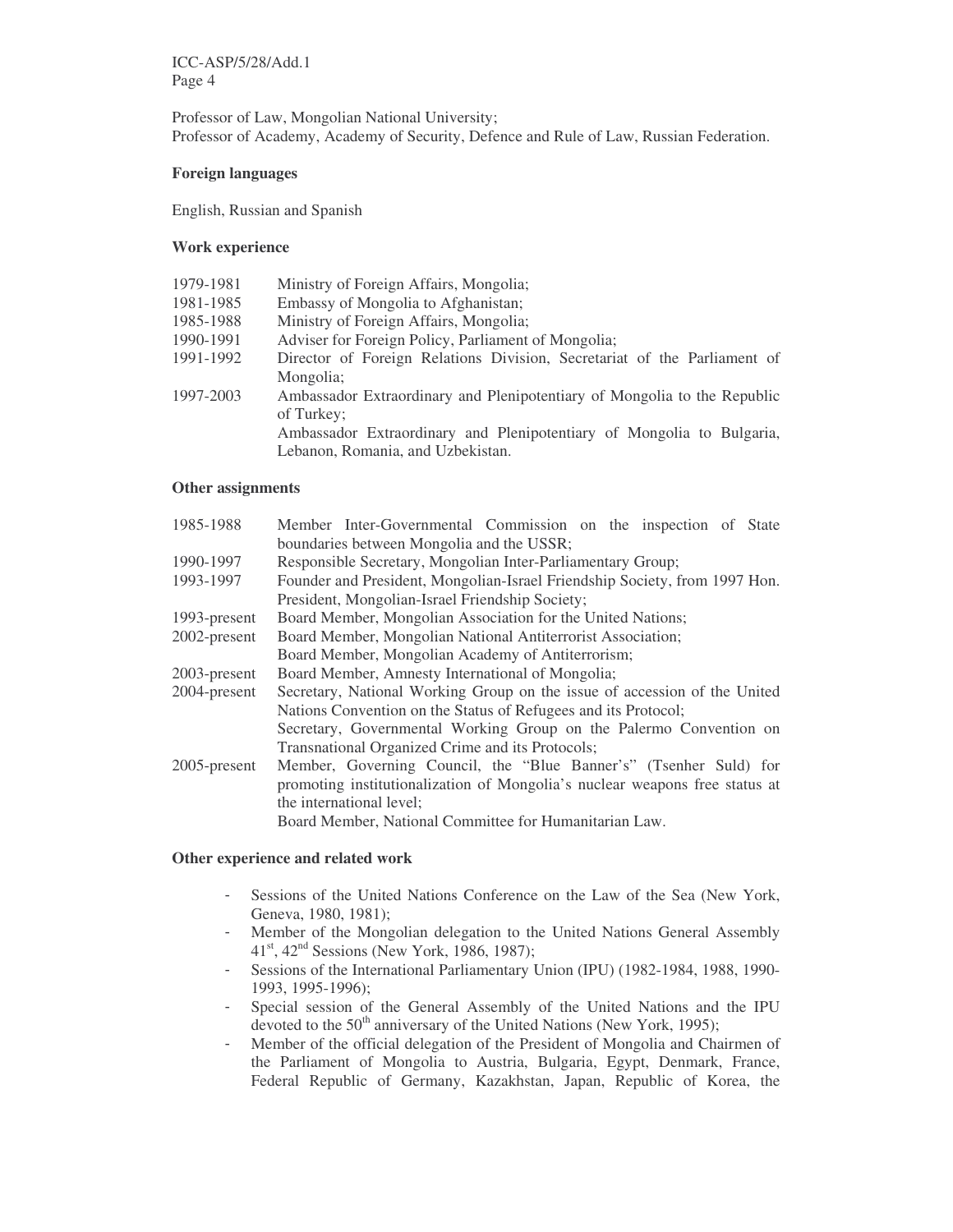Russian Federation, Thailand, Turkey, United States of America and Ukraine (1990-2006);

- Session of Inter-Parliamentary Union Conferences, the Asia Pacific Parliamentary Forum Conferences (1995, 1996);
- International Symposium: International Cooperation in the fields of Legal Studies and an Agenda for Conference Law Studies (Japan, Tokyo, 2004);
- Korea-Mongolia International Conference: Trends and issues on legislation of South/North Korea and Mongolia ( Mongolia, Ulaanbaatar, 2004);
- The 12<sup>th</sup> Asian Export Seminar (Japan, Tokyo, 2004);
- Asian Pacific Conference on Refugees, Displaced Persons and Migrants (China, 2005);
- Working Group on Legal Issues pertaining to Counter Terrorism (Uzbekistan, 2005);
- $-6$ <sup>th</sup> and  $7$ <sup>th</sup> Sessions of the United Nations Open-ended Informal Consultative Process on Oceans and the Law of the Sea (New York, 2005-2006);
- Representative to the fifth session of the Assembly of States Parties of the International Criminal Court (The Hague, 2006);
- Member of the Intergovernmental Group to study Practical Means of Promoting Full Respect of International Humanitarian Law and Compliance with Law (2006);
- International Humanitarian Law Conference (Malaysia, China, 2006);
- Head of the Mongolian delegation to the Negotiations between delegates of the People's Republic of China, Mongolia and the Russian Federation on the draft transit traffic agreement (from 2004-present).

# **Seminar and conference participation as speaker, presenter, rapporteur and/or participant**

- Presenter at the International scientific conference "Turkey and Ukraine: past, present and future" on the topic "Bilateral and Multilateral Agreements between Ukraine and Turkey as the main instrument of their international cooperation: Problems of interpretation" (Ukraine, Kiev, 2002);
- Bali-Budapest Returns Conference: People smuggling, Trafficking in Persons and Related Transnational Crime (Australia, Perth, 2004);
- Berne Initiative Conference: Managing International Migration Cooperation (Switzerland, China and Hungary, 2004);
- Focal Point of the Conference: Mongolia and United Nations Anticorruption Convention (Mongolia, Ulaanbaatar, 2005);
- Focal Point of the Conference on Legislative Implementation of Universal Instruments against Terrorism and Other Crimes (Mongolia, Ulaanbaatar, 2005);
- Focal Point on the Conference on Humanitarian Law (Mongolia, Ulaanbaatar, 2006);
- Chairperson and/or active participant in the negotiation process regards to draft agreements of Mongolia with foreign countries on the following fields:
	- Extradition, Mutual Legal Assistance;
	- Investment promotion and protection;
	- Civil aviations, telecommunications, outer space, science and technology;
	- Economic cooperation, trade and double taxation avoidance;
	- Consular and intellectual property rights.

# **Awards**

- Honoured Labour Medal (1991);
- Highest Award of the Government of Mongolia (1997);